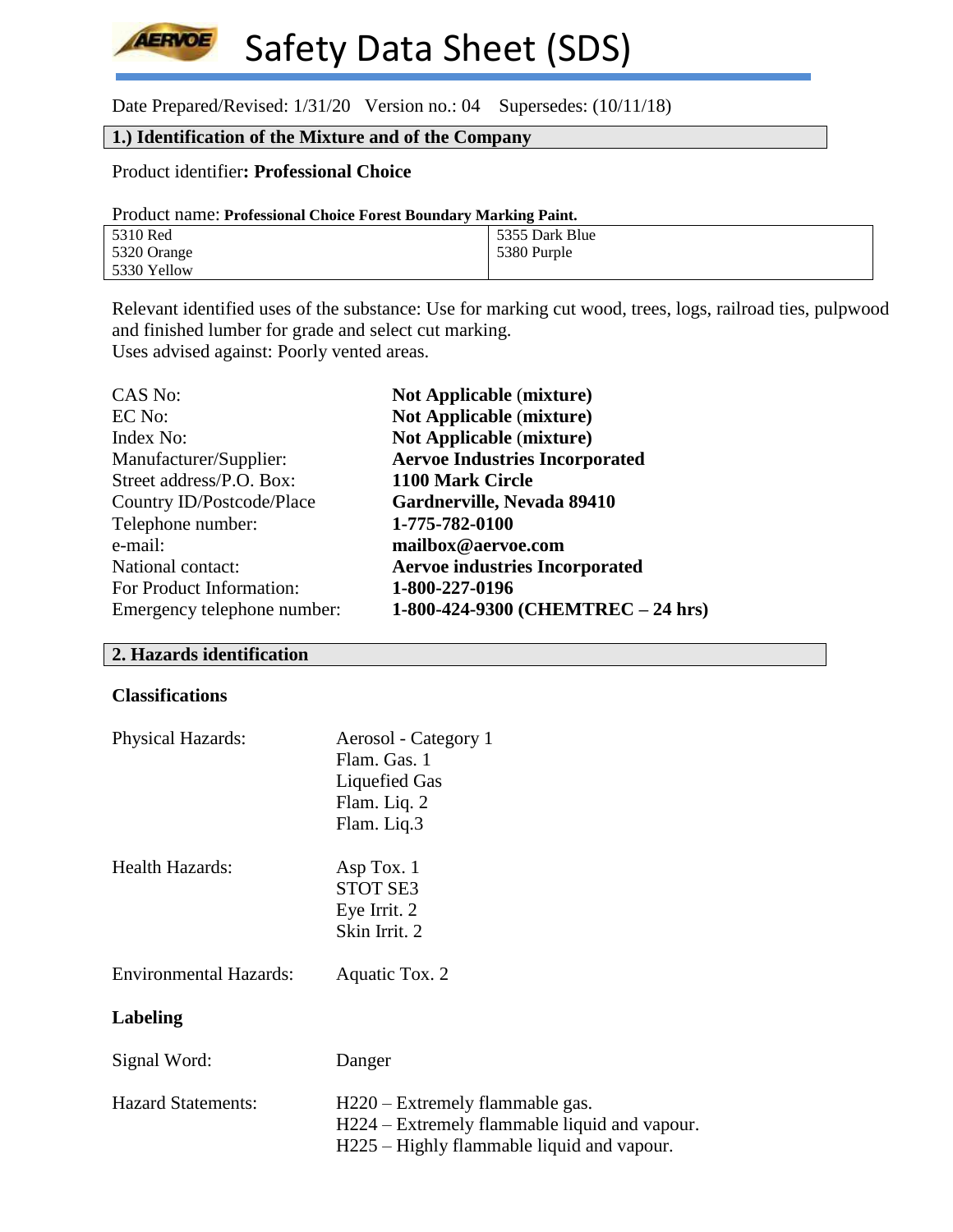

Date Prepared/Revised: 1/31/20 Version no.: 04 Supersedes: (10/11/18)

- H226 Flammable liquid and vapour.
- H229 Pressurized container: may burst if heated
- H304 May be fatal if swallowed and enters airways.
- H315 Causes skin irritation.
- H319 Causes serious eye irritation.
- H336 May cause drowsiness or dizziness.
- H411 Toxic to aquatic life with long lasting effects.

- Precautionary Statements: P101 If medical advice is needed, have product container or label at hand
	- P102 Keep out of reach of children
	- P103 Read label before use
	- P210 Keep away from heat/sparks/open flames/hot surfaces no smoking
	- P211 Do not spray on an open flame or other ignition source
	- P251 Pressurized container: Do not pierce or burn, even after use
	- P261 Avoid breathing dust/fume/gas/mist/vapours/spray
	- P262 Do not get in eyes, on skin, or on clothing
	- P264 Wash … thoroughly after handling
	- P280 Wear protective gloves/eye protection/face protection

P303+P361+P353 - If on skin or hair, remove/takeoff immediately all contaminated clothing. Rinse skin with water/shower.

- P410+P412 Protect from sunlight. Do not expose to temperatures exceeding 50ºC/122ºF
- P501 Dispose of contents/container in accordance with local/regional/national/international regulation



Symbols/Pictograms:

## 3. **Composition / Information on Ingredients**

## **Composition**

| Chemical             | Synonyms  | <b>CAS</b> Number | <b>EINECS</b>   | Weight    | <b>Hazard Category</b> | H-Code             |
|----------------------|-----------|-------------------|-----------------|-----------|------------------------|--------------------|
|                      |           |                   | Number          | Percent   |                        |                    |
| Hydrocarbon          | LPG       | 68476-86-8        | 270-705-8       | 10-30%    | <b>Liquefied Gas</b>   | H <sub>220</sub>   |
| Propellant           |           |                   |                 |           | Flam. Gas 1            | H <sub>229</sub>   |
| Acetone              | Propanone | $67-64-1$         | $200 - 662 - 2$ | 7-13%     | Flam. Liq. 2           | H <sub>225</sub> , |
|                      |           |                   |                 |           | Eye Irrit. 2           | H319,              |
|                      |           |                   |                 |           | STOT SE <sub>3</sub>   | H336               |
| <b>Ethyl Acetate</b> | Ethanoate | $141 - 78 - 6$    | 205-500-4       | $7 - 13%$ | Flam. Liq. 2           | H <sub>225</sub>   |
|                      |           |                   |                 |           | Eye Irrit. 2           | H319               |
|                      |           |                   |                 |           | STOT SE <sub>3</sub>   | H336               |
| Aliphatic            | Solvent   | 64742-89-8        | $265 - 192 - 2$ | 7-13%     | Flam Liq. 2            | H <sub>224</sub>   |
| Petroleum            | Naphtha   |                   |                 |           | Skin Irr. 2            | H <sub>304</sub>   |
| <b>Distillates</b>   |           |                   |                 |           | Asp. Tox. 1            | H315               |
|                      |           |                   |                 |           | STOT SE <sub>3</sub>   | H336               |
|                      |           |                   |                 |           | Aquatic Tox. 2         | H411               |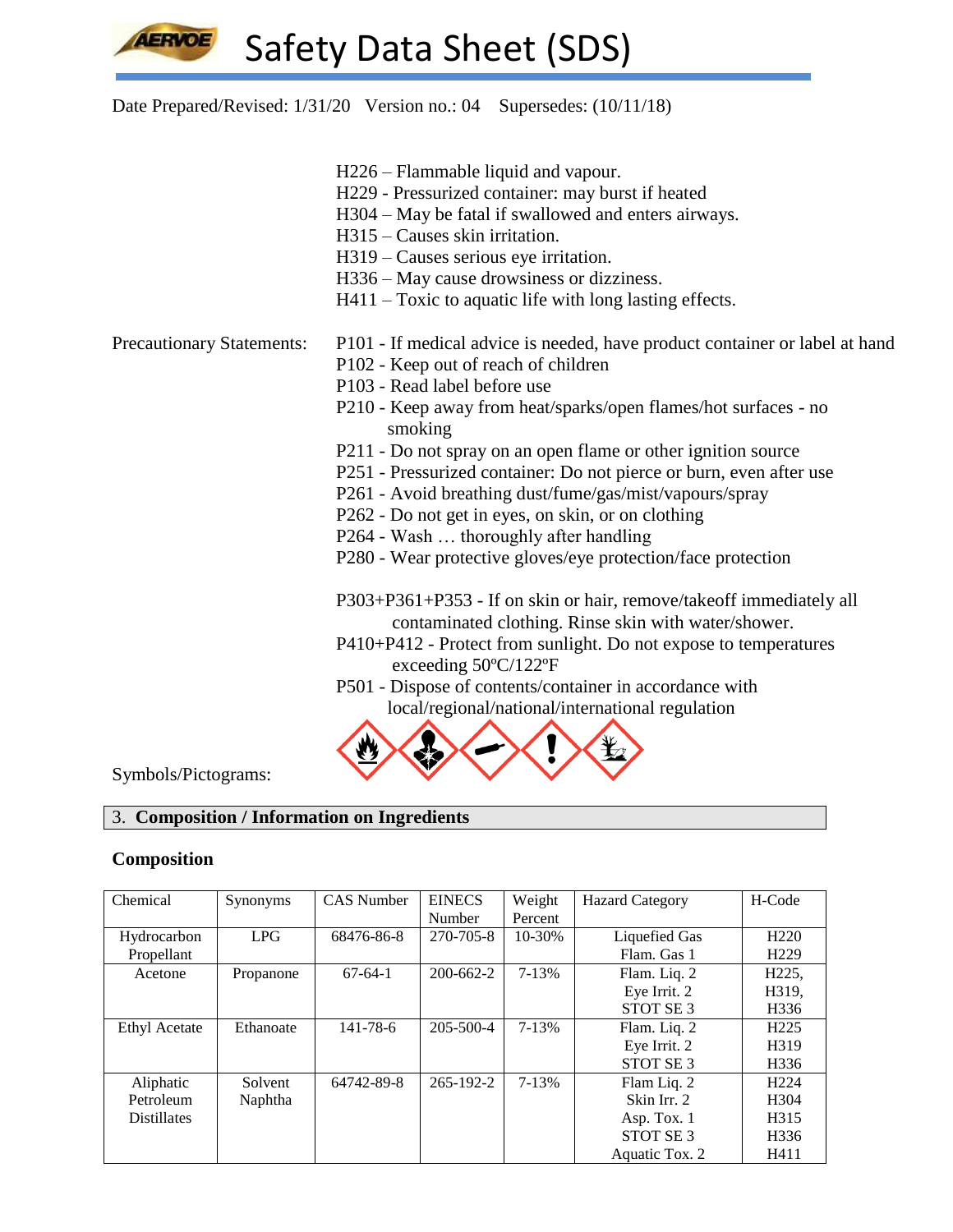

Date Prepared/Revised: 1/31/20 Version no.: 04 Supersedes: (10/11/18)

| n-Methyl-2- | 2-Methoxy-  | $108 - 65 - 6$ | 203-603-9 | $1 - 5\%$ | Flam. Liq. 3 | H <sub>226</sub> |
|-------------|-------------|----------------|-----------|-----------|--------------|------------------|
| Propanol    |             |                |           |           |              |                  |
| Acetate     | Methylethyl |                |           |           |              |                  |
|             | Acetate     |                |           |           |              |                  |
| Aliphatic   | Petroleum   | 64742-47-8     | 232-489-3 | $1 - 5\%$ | Asp. Tox. 1  | H <sub>304</sub> |
| Hydrocarbon | Distillate  |                |           |           |              |                  |

# **Other Product Information**

Chemical Identity: Mixture

## **4.) First Aid Measures**

| <b>General Advice:</b><br><b>Inhalation First Aid:</b> | If symptoms persist, always call a doctor.<br>Remove victim to fresh air and provide oxygen if breathing is<br>difficult. If not breathing, give artificial respiration, preferably<br>mouth to mouth. Get medical attention immediately. |
|--------------------------------------------------------|-------------------------------------------------------------------------------------------------------------------------------------------------------------------------------------------------------------------------------------------|
| <b>Skin Contact First Aid:</b>                         | Wash with soap and water. Remove contaminated clothing and<br>shoes. Get medical attention immediately. Wash clothing before<br>reuse.                                                                                                    |
| <b>Eye Contact First Aid:</b>                          | If contact with eyes, immediately flush eyes with plenty of water<br>for at least 15 minutes, while holding eyelids open. Get medical<br>attention immediately.                                                                           |
| <b>Ingestion First Aid:</b>                            | If swallowed, wash out mouth with water provided the person is<br>conscious. Do not induce vomiting. Never give anything by mouth<br>to an unconscious person. Get medical attention immediately.                                         |
| <b>Most Important</b>                                  |                                                                                                                                                                                                                                           |
| <b>Symptoms/Effects:</b>                               | Exposure may cause slight irritation to the skin, eyes, and respiratory tract.<br>Excessive exposure may cause central nervous system effects.                                                                                            |

## **5. Fire Fighting Measures**

| <b>Flammable Properties:</b>      | Aerosol                                                                                                                                                                                                                                                                                                                             |
|-----------------------------------|-------------------------------------------------------------------------------------------------------------------------------------------------------------------------------------------------------------------------------------------------------------------------------------------------------------------------------------|
| <b>Auto Ignition Temperature:</b> | Not Available                                                                                                                                                                                                                                                                                                                       |
| Suitable extinguishing media:     | Carbon dioxide, dry chemical, water spray.                                                                                                                                                                                                                                                                                          |
| Unsuitable extinguishing media:   | None known                                                                                                                                                                                                                                                                                                                          |
| Special hazards arising from the  |                                                                                                                                                                                                                                                                                                                                     |
| substance or mixture:             | None known                                                                                                                                                                                                                                                                                                                          |
| Hazardous combustion products:    | Carbon dioxide, Carbon monoxide                                                                                                                                                                                                                                                                                                     |
| Fire & Explosion Hazards:         | Closed Containers may rupture due to the buildup of pressure                                                                                                                                                                                                                                                                        |
|                                   | from extreme temperatures.                                                                                                                                                                                                                                                                                                          |
|                                   | Precautions for fire-fighters: Use water spray to cool containers exposed to heat or fire to prevent<br>pressure build up. In the event of a fire, wear full protective clothing and<br>NIOSH- approved self-contained breathing apparatus with full face piece<br>operated in the pressure demand or other positive pressure mode. |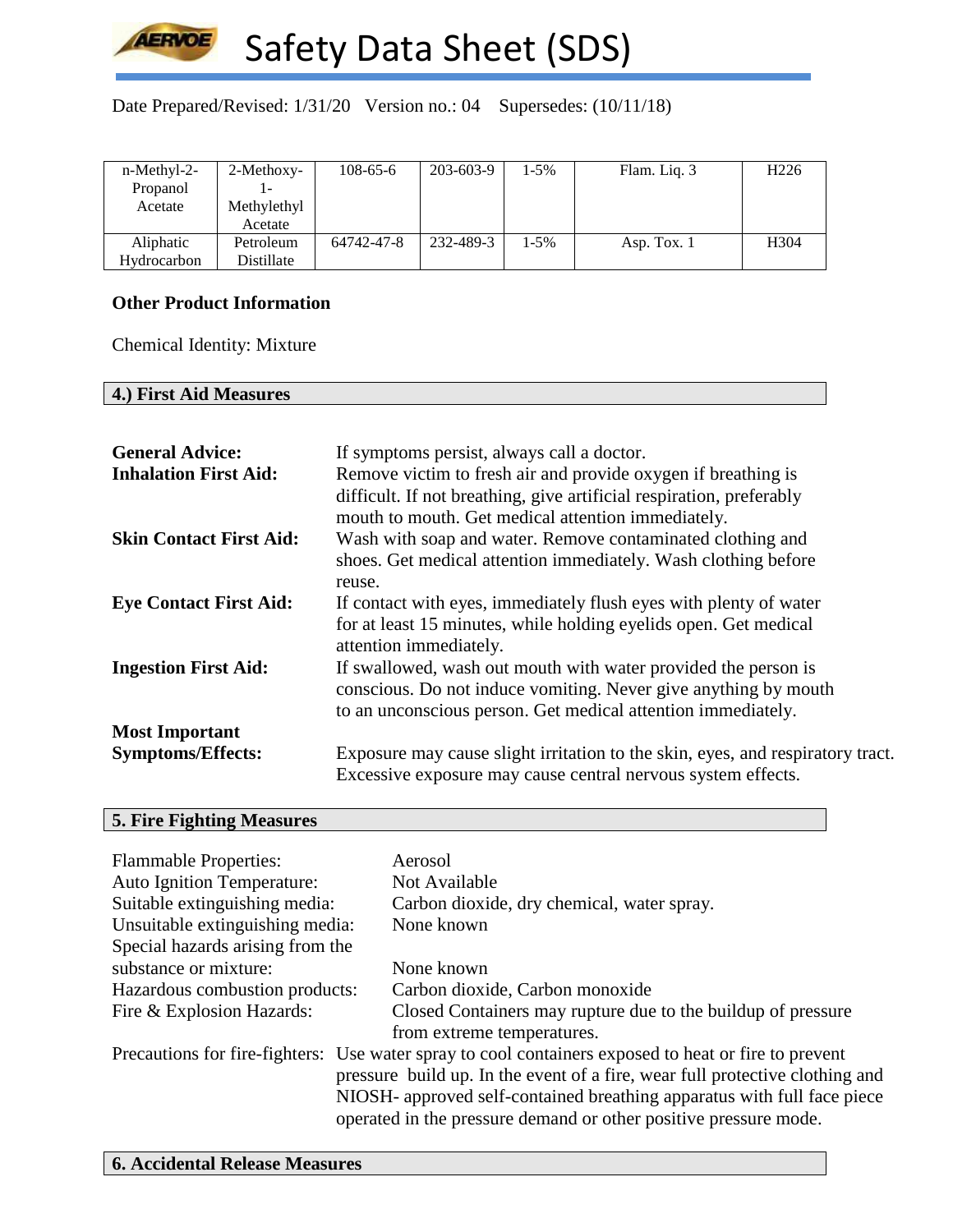Date Prepared/Revised: 1/31/20 Version no.: 04 Supersedes: (10/11/18)

# **PERSONAL PRECAUTIONARY MEASURES:**

- 1) Follow personal protective equipment recommendations found in section 8.
- 2) Maintain adequate ventilation.

## **SPILL CLEAN-UP PROCEDURES:**

- 1.) Evacuate unprotected personnel from the area.
- 2.) Remove sources of ignition if safe to do so.
- 3.) Pickup spilled materials using non-sparking tools and place in an appropriate container for disposal.
- 4.) Contain spill to prevent material from entering sewage or ground water systems.
- 5.) Always dispose of waste materials in accordance with all EU, National and Local Regulations.

## **7. Handling and Storage**

#### **Handling**:

Flammable Aerosol, use in a well ventilated area.

Do not use near sources of ignition.

Do not to eat, drink and smoke while working with this material.

Wash hands after use.

## **Conditions for safe storage, including any incompatibilities:**

Store out of direct sunlight. Storage Temperature:  $32^{\circ}$  to  $120^{\circ}$  F (0° to 49°C). No known incompatibilities.

## **8. Exposure Controls / Personal Protection**

## **Appropriate engineering controls:**

Ensure adequate ventilation. A system of local and/or general exhaust is recommended to keep employee exposures below the Airborne Exposure Limits.

Keep away from sources of ignition.

Take precautionary measures against static discharge.

## **Personal Protection:**

Eye & face protection devices such as safety glasses, safety goggles or face shield are recommended.

#### **Skin protection**

Wear the appropriate protective clothing, including boots, gloves, lab coat, apron or coveralls, as appropriate, to prevent skin contact.

## **Respiratory protection:**

Use only in an adequately ventilated area. For unknown vapor concentrations use a positive-pressure, pressure-demand, self-contained breathing apparatus (SCBA).

| <b>Hazardous Ingredient</b>   | <b>CAS</b><br><b>Number</b> | <b>ACGIH TLV</b><br>(TWA) | <b>ACGIH TLV</b><br>(STEL) | <b>OSHA</b><br><b>PEL</b><br><b>(TWA)</b> | <b>OSHA PEL</b><br>(STEL) |
|-------------------------------|-----------------------------|---------------------------|----------------------------|-------------------------------------------|---------------------------|
| <b>Hydrocarbon Propellant</b> | 68476-86-8                  | N/A                       | N/A                        | N/A                                       | N/A                       |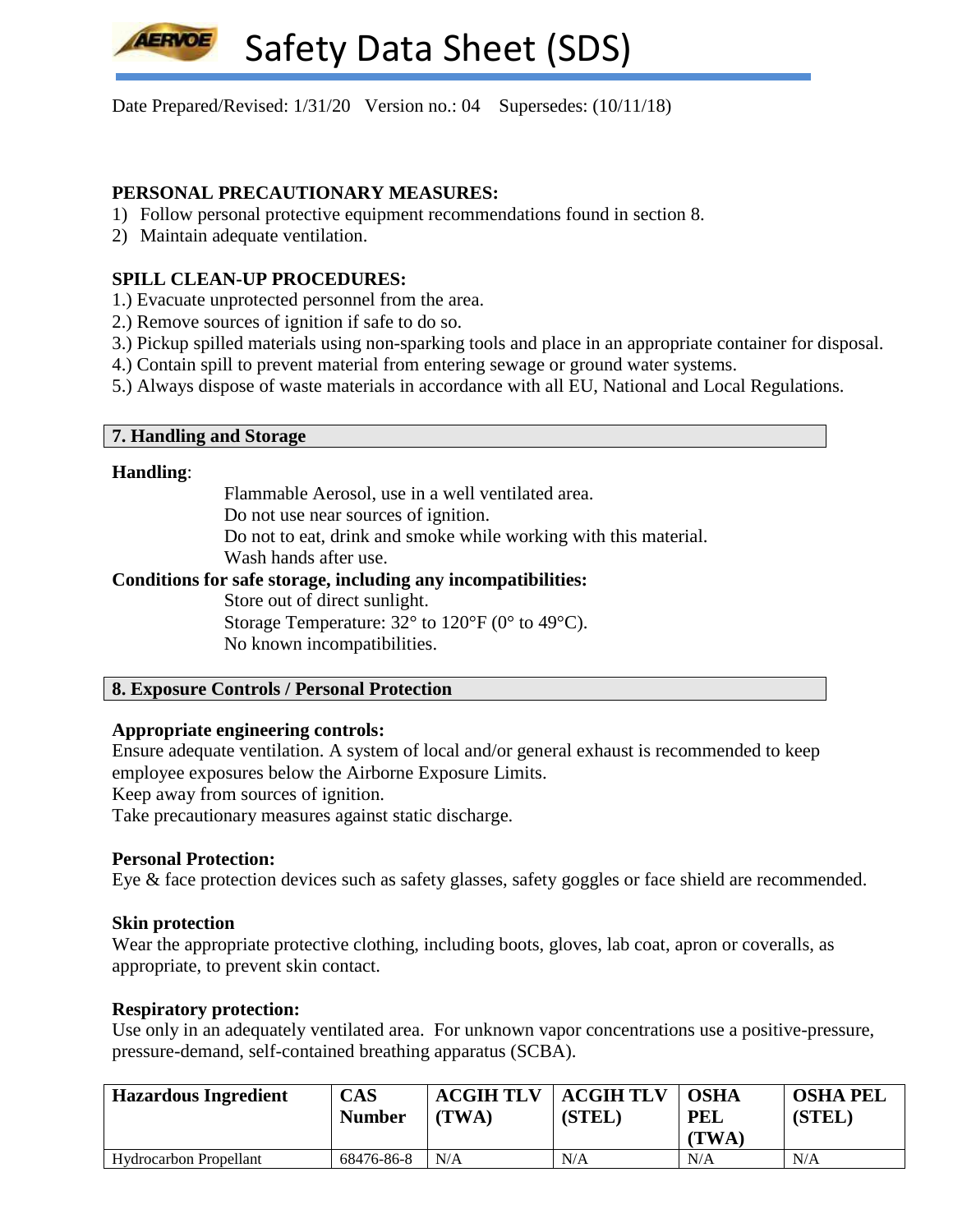

Date Prepared/Revised: 1/31/20 Version no.: 04 Supersedes: (10/11/18)

| Acetone                         | $67-64-1$  | 250PPM | 500PPM | 1000PPM | N/A |
|---------------------------------|------------|--------|--------|---------|-----|
| Ethyl Acetate                   | 141-78-6   | 400PPM | N/A    | 400PPM  | N/A |
| Aliphatic Petroleum Distillates | 64742-89-8 | N/A    | N/A    | N/A     | N/A |
| n-Methyl-2-Propanol Acetate     | $108-65-6$ | N/A    | N/A    | N/A     | N/A |
| Aliphatic Hydrocarbon           | 64742-47-8 | N/A    | N/A    | N/A     | N/A |

#### **\*Values are based on the 2019 Guide to Occupational Exposure Values by ACGIH**

## **9. Information on Basic Physical and Chemical Properties**

| Odor: Hydrocarbon Odor                |
|---------------------------------------|
| pH: Not Applicable (solvent Base)     |
| Freezing Point: N/AV                  |
| <b>Boiling Point Range: N/AV</b>      |
| Evaporation Rate: Faster than n-Butyl |
| Acetate                               |
| LEL: 0.9% UEL: 13%                    |
| Vapor Density: Heavier Than Air       |
| Solubility: Negligible                |
| Auto-ignition Temperature: N/AV       |
|                                       |
| Viscosity: N/AV                       |
| <b>Oxidizing Properties: N/AV</b>     |
|                                       |

## **10. Stability & Reactivity**

Possibility of hazardous reactions: Hazardous polymerization will not occur under normal conditions Chemical stability: Stable under normal conditions Conditions to avoid: Heat and ignition sources Incompatible materials: Strong Oxidizing Agents Hazardous decomposition products: Will not occur

#### **11. Toxicological Information**

Reports have associated repeated and prolonged overexposure to solvents with permanent brain and nervous system damage. Repeated overexposure can also damage kidneys, lungs, liver, heart and blood

Routes of exposure: Eyes, skin, ingestion, and/or inhalation

| Acute toxicological data:                      | (Acetone) Acute oral LD50: $5800$ mg/kg(rat)<br>(Acetone) LC50: 21000 ppm $/ 8$ hr (rat) |
|------------------------------------------------|------------------------------------------------------------------------------------------|
| Eye irritation data:                           | N/AV                                                                                     |
| Skin irritation/sensitization/absorption data: | N/AV                                                                                     |
| Reproductive toxicity data:                    | N/AV                                                                                     |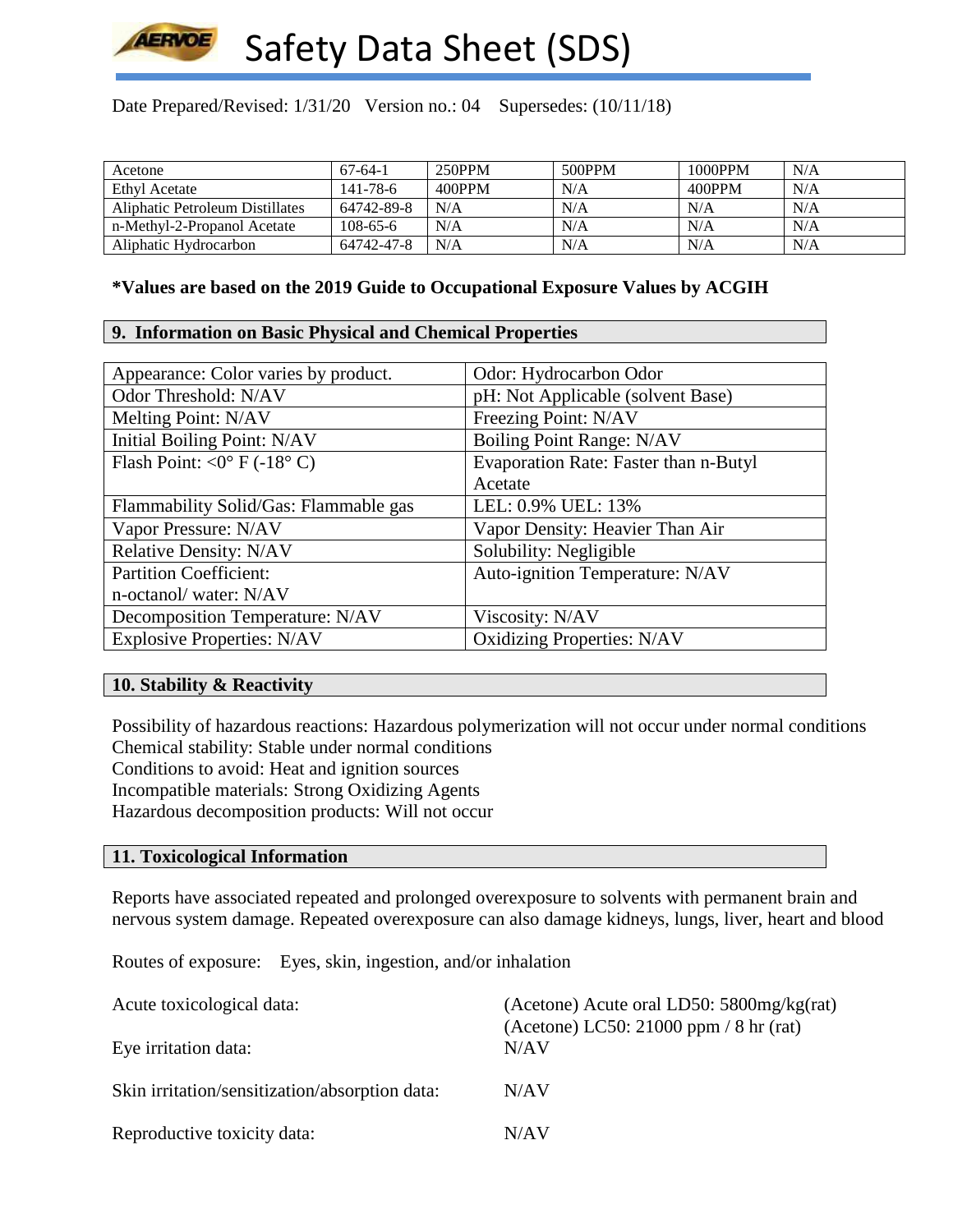Date Prepared/Revised: 1/31/20 Version no.: 04 Supersedes: (10/11/18)

| Mutagenicity data:                         | Muta 1B                                                                                                                                                  |
|--------------------------------------------|----------------------------------------------------------------------------------------------------------------------------------------------------------|
| Symptoms associated with physical contact: | N/AV                                                                                                                                                     |
| Acute/chronic effects from short/long      |                                                                                                                                                          |
| term exposure:                             | Irritating to skin. Prolonged/repeated contact may<br>cause defatting of the skin which can lead to<br>dermatitis. Not expected to be a skin sensitizer. |
| Known reportable carcinogens via the       |                                                                                                                                                          |
| following agencies:                        |                                                                                                                                                          |
| NTP:                                       | N/AV                                                                                                                                                     |
| IARC:                                      | IARC3: Classification not possible from current data                                                                                                     |
| OSHA:                                      | TLV-A4                                                                                                                                                   |

\* Petroleum distillates may contain chemical carcinogens in limited quantities (< 0.01%). These quantities are determined by the supplier/fraction/purity of the distillate during the manufacturing process. Chemicals that may be present within distillates are listed on California's prop 65 list such as ETHYLBENZENE, BENZENE, and TOLUENE.

#### **12. Ecological Information**

Ecotoxicity: **No Data Available** Persistence and degradability: **No Data Available** Bioaccumulative potential: **No Data Available** Mobility in soil: **No Data Available** Results of PBT and vPvB assessment: **No Data Available** Other adverse effects: **No Data Available**

## **13. Disposal Considerations**

**Waste Disposal:** Dispose of material in accordance with EU, national and local requirements. For proper disposal of used material, an assessment must be completed to determine the proper and permissible waste management options permitted under applicable rules, regulations and/or laws governing your location.

**Product / Packaging disposal:** Dispose of packaging in accordance with federal, state and local requirements, regulations and/or laws governing your location.

| <b>14. Transportation Information</b> |  |
|---------------------------------------|--|
|---------------------------------------|--|

#### **US DOT**

| <b>UN</b>     | Proper Shipping Name | Hazard        | Packing    | Marine     | Special           |
|---------------|----------------------|---------------|------------|------------|-------------------|
| Number        |                      | $\gamma$ lass | Group      | Pollutant  | <b>Provisions</b> |
| <b>UN1950</b> | Aerosols             | 2. l          | <b>Not</b> | <b>Not</b> | Reference 49      |
|               |                      |               | Applicable | Applicable | CFR 172.101       |

#### **IMDG**

| <b>UN</b> | Proper Shipping Name | Hazard | Packing | Marine    | Special           |
|-----------|----------------------|--------|---------|-----------|-------------------|
| Number    |                      | – lass | Group   | Pollutant | <b>Provisions</b> |